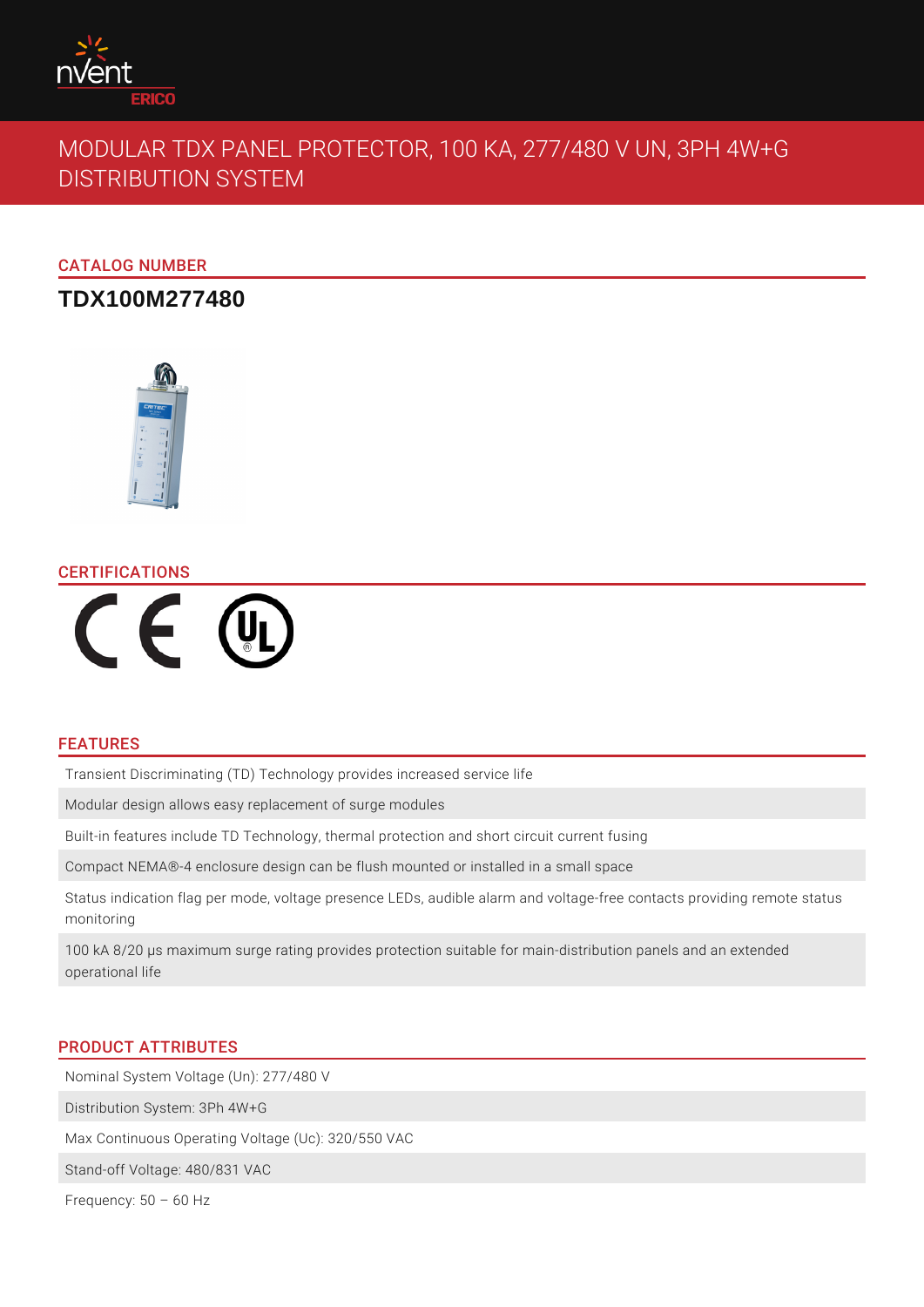| Protection Modes: L-N;L-PE;N-PE                                                                                                                                                    |
|------------------------------------------------------------------------------------------------------------------------------------------------------------------------------------|
| Short Circuit Current Rating (SCCR): 200 kA                                                                                                                                        |
| Nominal Discharge Current (In), IEC: 40 kA 8/20 µs                                                                                                                                 |
| Nominal Discharge Current (In), UL: 20 kA 8/20 µs                                                                                                                                  |
| Max Discharge Current (Imax), Per Phase: 100 kA 8/20 µs                                                                                                                            |
| Impulse Current (limp), Per Mode: 12.5 kA 10/350 µs                                                                                                                                |
| Voltage Protection Rating (VPR), L-N: 1,200 V @ 3 kA;1,800 V @ 20 kA                                                                                                               |
| Status Indication: LED;Mechanical flag;Audible alarm                                                                                                                               |
| Surge Counter: No                                                                                                                                                                  |
| Technology: TD technology with thermal disconnect; Over-current replaceable cartridge fusing                                                                                       |
| Remote Contacts: Yes                                                                                                                                                               |
| Lead Size: #10                                                                                                                                                                     |
| Lead Length: 30"                                                                                                                                                                   |
| Ground Lead Length: 36"                                                                                                                                                            |
| Temperature: -40 to 176 °F                                                                                                                                                         |
| Enclosure Material: Metal                                                                                                                                                          |
| Enclosure Rating: IP 65;NEMA®-4                                                                                                                                                    |
| Mounting: 3/4" straight nipple                                                                                                                                                     |
| Width (W): 3.310"                                                                                                                                                                  |
| Height (H): 9.450"                                                                                                                                                                 |
| Depth (D): 3.070"                                                                                                                                                                  |
| Unit Weight: 3.100 lb                                                                                                                                                              |
| Certification Details: UL® 1449 Edition 4 Type 1/2, 20 kA Mode                                                                                                                     |
| Complies With: ANSI®/IEEE® C62.41.2-2002 Cat A, Cat B, Cat C;ANSI®/IEEE® C62.41.2-2002 Scenario II, Exposure 3, 100<br>kA 8/20 µs, 10 kA 10/350 µs; IEC® 61643-1 Class I, Class II |

Replacement Module: TDS150M277

#### DIAGRAMS



## WARNING

nVent products shall be installed and used only as indicated in nVent's product instruction sheets and training materials. Instruction sheets are available at www.nvent.com and from your nVent customer service representative. Improper